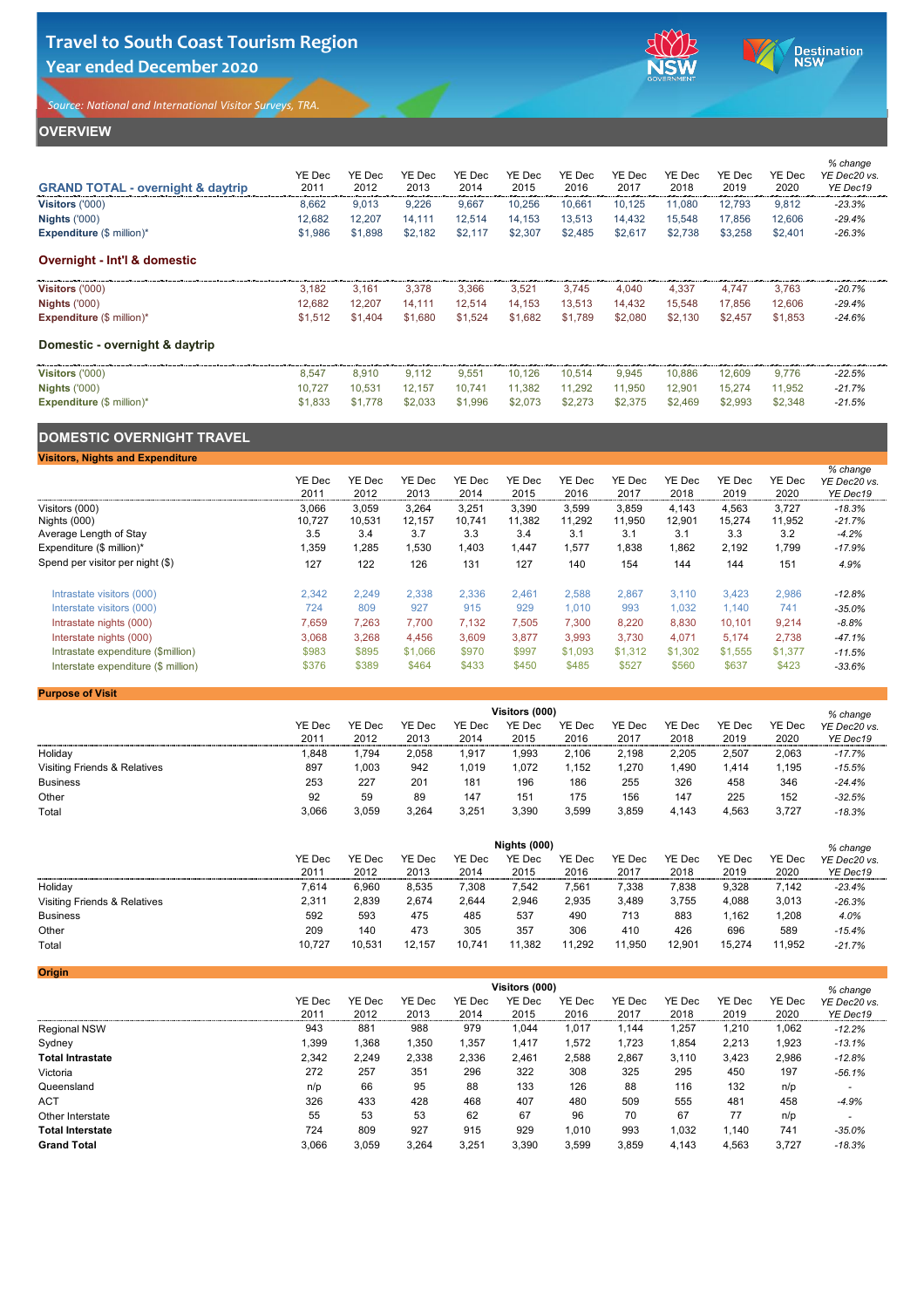# **Travel to South Coast Tourism Region Year ended December 2020**



Destination

*Source: National and International Visitor Surveys, TRA.* 

#### **Top 3 types of Accommodation used (sorted by the latest year)**

| <b>Age</b>          |               |               |               |               |                |               |               |               |               |               |              |
|---------------------|---------------|---------------|---------------|---------------|----------------|---------------|---------------|---------------|---------------|---------------|--------------|
|                     |               |               |               |               | Visitors (000) |               |               |               |               |               | % change     |
|                     | <b>YE Dec</b> | <b>YE Dec</b> | <b>YE Dec</b> | <b>YE Dec</b> | <b>YE Dec</b>  | <b>YE Dec</b> | <b>YE Dec</b> | <b>YE Dec</b> | <b>YE Dec</b> | <b>YE Dec</b> | YE Dec20 vs. |
|                     | 2011          | 2012          | 2013          | 2014          | 2015           | 2016          | 2017          | 2018          | 2019          | 2020          | YE Dec19     |
| $15 - 29$           | 599           | 742           | 665           | 771           | 687            | 801           | 909           | 886           | 975           | 881           | $-9.7%$      |
| 30-39               | 595           | 490           | 627           | 500           | 543            | 590           | 645           | 767           | 756           | 714           | $-5.6%$      |
| 40-49               | 596           | 559           | 606           | 610           | 624            | 688           | 687           | 705           | 731           | 592           | $-19.0\%$    |
| 50-59               | 564           | 574           | 581           | 663           | 665            | 631           | 713           | 748           | 779           | 562           | $-27.9%$     |
| 60-69               | 482           | 458           | 548           | 493           | 567            | 590           | 552           | 631           | 827           | 621           | $-24.9%$     |
| $70+$               | 230           | 235           | 238           | 213           | 305            | 299           | 355           | 406           | 494           | 357           | $-27.8%$     |
| <b>Total</b>        | 3,066         | 3,059         | 3,264         | 3,251         | 3,390          | 3,599         | 3,859         | 4,143         | 4,563         | 3,727         | $-18.3%$     |
| <b>Travel Party</b> |               |               |               |               |                |               |               |               |               |               |              |

|                                                                 | <b>Visitors (000)</b> |               |               |               |                       |               |               |               |               | $%$ change    |                          |
|-----------------------------------------------------------------|-----------------------|---------------|---------------|---------------|-----------------------|---------------|---------------|---------------|---------------|---------------|--------------------------|
|                                                                 | <b>YE Dec</b>         | <b>YE Dec</b> | <b>YE Dec</b> | <b>YE Dec</b> | <b>YE Dec</b>         | <b>YE Dec</b> | <b>YE Dec</b> | <b>YE Dec</b> | <b>YE Dec</b> | <b>YE Dec</b> | YE Dec20 vs.             |
|                                                                 | 2011                  | 2012          | 2013          | 2014          | 2015                  | 2016          | 2017          | 2018          | 2019          | 2020          | YE Dec19                 |
| <b>Travelling alone</b>                                         | 494                   | 550           | 389           | 549           | 653                   | 584           | 805           | 747           | 1,042         | 834           | $-20.0\%$                |
| Adult couple                                                    | 886                   | 914           | 960           | 933           | 995                   | 1,160         | 1,145         | 1,306         | 1,365         | 1,116         | $-18.2%$                 |
| Family group - parents and children                             | 943                   | 873           | 1,002         | 914           | 838                   | 814           | 800           | 856           | 854           | 759           | $-11.1%$                 |
| Friends or relatives travelling together with (out)<br>children | 625                   | 626           | 828           | 769           | 812                   | 954           | 978           | 1,049         | 1,114         | 915           | $-17.9%$                 |
| Business associates travelling together with (out)<br>spouse    | n/p                   | n/p           | n/p           | n/p           | n/p                   | n/p           | 92            | 142           | 144           | 91            | $-36.8%$                 |
| Other                                                           | n/p                   | n/p           | n/p           | n/p           | n/p                   | n/p           | n/p           | n/p           | n/p           | n/p           | $\overline{\phantom{a}}$ |
| Total                                                           | 3,066                 | 3,059         | 3,264         | 3,251         | 3,390                 | 3,599         | 3,859         | 4,143         | 4,563         | 3,727         | $-18.3%$                 |
| Top 5 Activities (sorted by the latest year)                    |                       |               |               |               |                       |               |               |               |               |               |                          |
|                                                                 |                       |               |               |               | <b>Visitors (000)</b> |               |               |               |               |               | % change                 |
|                                                                 | <b>YE Dec</b>         | <b>YE Dec</b> | <b>YE Dec</b> | <b>YE Dec</b> | <b>YE Dec</b>         | <b>YE Dec</b> | <b>YE Dec</b> | YE Dec        | <b>YE Dec</b> | YE Dec        | YE Dec20 vs.             |

|                                            | YE DEC<br>2011 | YE Dec<br>2012 | YE DEC<br>2013 | YE DEC<br>2014 | YE DEC<br>2015 | YE DEC<br>2016 | YE Dec<br>2017 | YE DEC<br>2018 | YE DEC<br>2019 | YE DEC<br>2020 | YE Dec20 vs. |
|--------------------------------------------|----------------|----------------|----------------|----------------|----------------|----------------|----------------|----------------|----------------|----------------|--------------|
|                                            |                |                |                |                |                |                |                |                |                |                | YE Dec19     |
| Eat out / dine at a restaurant and/or cafe | 1,641          | .576           | ,800           | 1,795          | ,908           | 2,175          | 2,406          | 2,603          | 2,959          | 2,037          | $-31.2%$     |
| Go to the beach                            | 1,375          | .501           | ,633           | 1,702          |                | ,901           | 2,000          | 2,095          | 2,488          | 0.980          | $-20.4%$     |
| Visit friends & relatives                  | 1,317          | ,366           | ,436           | 1,495          | ,441           | ,534           | 678,           | 877,           | ,852           | 1,344          | $-27.4%$     |
| Sightseeing/looking around                 | 976            | 842            | 968            | 949            | 876            | 940            | .107           | ,399           | ,404           | .003           | $-28.6%$     |
| Bushwalking / rainforest walks             | 486            | 443            | 485            | 592            | 542            | 596            | 739            | 727            | 861            | 713            | $-17.1%$     |

## **INTERNATIONAL OVERNIGHT TRAVEL**

|                                           | Nights (000) |               |               |               |               |               |        |               |               |               | % change     |  |
|-------------------------------------------|--------------|---------------|---------------|---------------|---------------|---------------|--------|---------------|---------------|---------------|--------------|--|
|                                           | YE Dec       | <b>YE Dec</b> | <b>YE Dec</b> | <b>YE Dec</b> | <b>YE Dec</b> | <b>YE Dec</b> | YE Dec | <b>YE Dec</b> | <b>YE Dec</b> | <b>YE Dec</b> | YE Dec20 vs. |  |
|                                           | 2011         | 2012          | 2013          | 2014          | 2015          | 2016          | 2017   | 2018          | 2019          | 2020          | YE Dec19     |  |
| Friends or relatives property             | 3,265        | 3,655         | 3,764         | 3,311         | 4,068         | 3,435         | 4,098  | 4,607         | 4,469         | 3,825         | $-14.4%$     |  |
| Caravan park or commercial camping ground | 2,233        | 2.163         | 3,270         | 2,720         | 2,491         | 2,677         | 2,095  | 2,252         | 2.719         | 2,108         | $-22.5%$     |  |
| Rented house/apartment/flat or unit       | .864         | .531          | .702          | ,305          | ,553          | ,584          | 2,026  | ,843          | ,585          | 1,948         | 23.0%        |  |

| <b>Visitors, Nights and Expenditure</b> |               |               |        |               |               |               |               |               |               |               |              |
|-----------------------------------------|---------------|---------------|--------|---------------|---------------|---------------|---------------|---------------|---------------|---------------|--------------|
|                                         |               |               |        |               |               |               |               |               |               |               | $%$ change   |
|                                         | <b>YE Dec</b> | <b>YE Dec</b> | YE Dec | <b>YE Dec</b> | <b>YE Dec</b> | <b>YE Dec</b> | <b>YE Dec</b> | <b>YE Dec</b> | <b>YE Dec</b> | <b>YE Dec</b> | YE Dec20 vs. |
|                                         | 2011          | 2012          | 2013   | 2014          | 2015          | 2016          | 2017          | 2018          | 2019          | 2020          | YE Dec19     |
| Visitors (000)                          | 116           | 102           | 113    | 116           | 130           | 147           | 180           | 194           | 185           | 36            | $-80.4%$     |
| Nights (000)                            | ,955          | .676          | ,955   | 1,773         | 2,771         | 2,220         | 2,482         | 2,647         | 2,582         | 654           | $-74.7%$     |
| Average Length of Stay                  | 16.9          | 16.4          | 17.2   | 15.3          | 21.3          | 15.2          | 13.8          | 13.7          | 14.0          | 18.0          | 29.0%        |
| Expenditure (\$ million)*               | 153           | 120           | 149    | 120           | 235           | 212           | 242           | 269           | 265           | 53            | $-79.9%$     |
| Spend per visitor per night (\$)        | 78            |               | 76     | 68            | 85            | 96            | 98            | 102           | 103           | 82            | $-20.5%$     |

#### **Top 3 types of Transport used (sorted by the latest year)** YE Dec 2011 YE Dec 2012 YE Dec 2013 YE Dec 2014 YE Dec 2015 YE Dec 2016 YE Dec 2017 YE Dec 2018 YE Dec 2019 YE Dec 2020 Private vehicle or company car 2,807 2,834 3,003 2,952 3,037 3,304 3,525 3,786 4,123 3,462 *-16.0%* Railway 67 n/p 55 96 114 85 100 93 121 n/p *-* Aircraft 81 49 98 80 146 120 141 101 165 n/p *- % change YE Dec20 vs. YE Dec19* **Visitors (000)**

| <b>Purpose of Visit</b>                 |               |               |               |               |                |               |               |               |               |        |                          |
|-----------------------------------------|---------------|---------------|---------------|---------------|----------------|---------------|---------------|---------------|---------------|--------|--------------------------|
|                                         |               |               |               |               | Visitors (000) |               |               |               |               |        | % change                 |
|                                         | <b>YE Dec</b> | <b>YE Dec</b> | <b>YE Dec</b> | <b>YE Dec</b> | <b>YE Dec</b>  | <b>YE Dec</b> | <b>YE Dec</b> | <b>YE Dec</b> | <b>YE Dec</b> | YE Dec | YE Dec20 vs.             |
|                                         | 2011          | 2012          | 2013          | 2014          | 2015           | 2016          | 2017          | 2018          | 2019          | 2020   | YE Dec19                 |
| Holiday                                 | 67            | 60            | 71            | 70            | 77             | 89            | 118           | 125           | 119           | 21     | $-81.9%$                 |
| <b>Visiting Friends &amp; Relatives</b> | 35            | 27            | 30            | 35            | 41             | 39            | 45            | 56            | 48            | $11$   | $-77.4%$                 |
| <b>Business</b>                         | 6             | 9             |               | n/p           | n/p            |               | 9             | n/p           | 10            | n/p    | $\qquad \qquad$          |
| Employment                              | n/p           | n/p           | n/p           | n/p           | n/p            | n/p           | n/p           | n/p           | n/p           | n/p    |                          |
| <b>Education</b>                        | 8             | 5             | .5            | 5             | 8              | 9             | 8             |               | 9             | n/p    | $\overline{\phantom{0}}$ |
| Other <sup>^</sup>                      | n/p           | n/p           | n/p           | n/p           | n/p            | n/p           | n/p           | n/p           | n/p           | n/p    |                          |
| <b>Total</b>                            | 116           | 102           | 113           | 116           | 130            | 147           | 180           | 194           | 185           | 36     | $-80.4\%$                |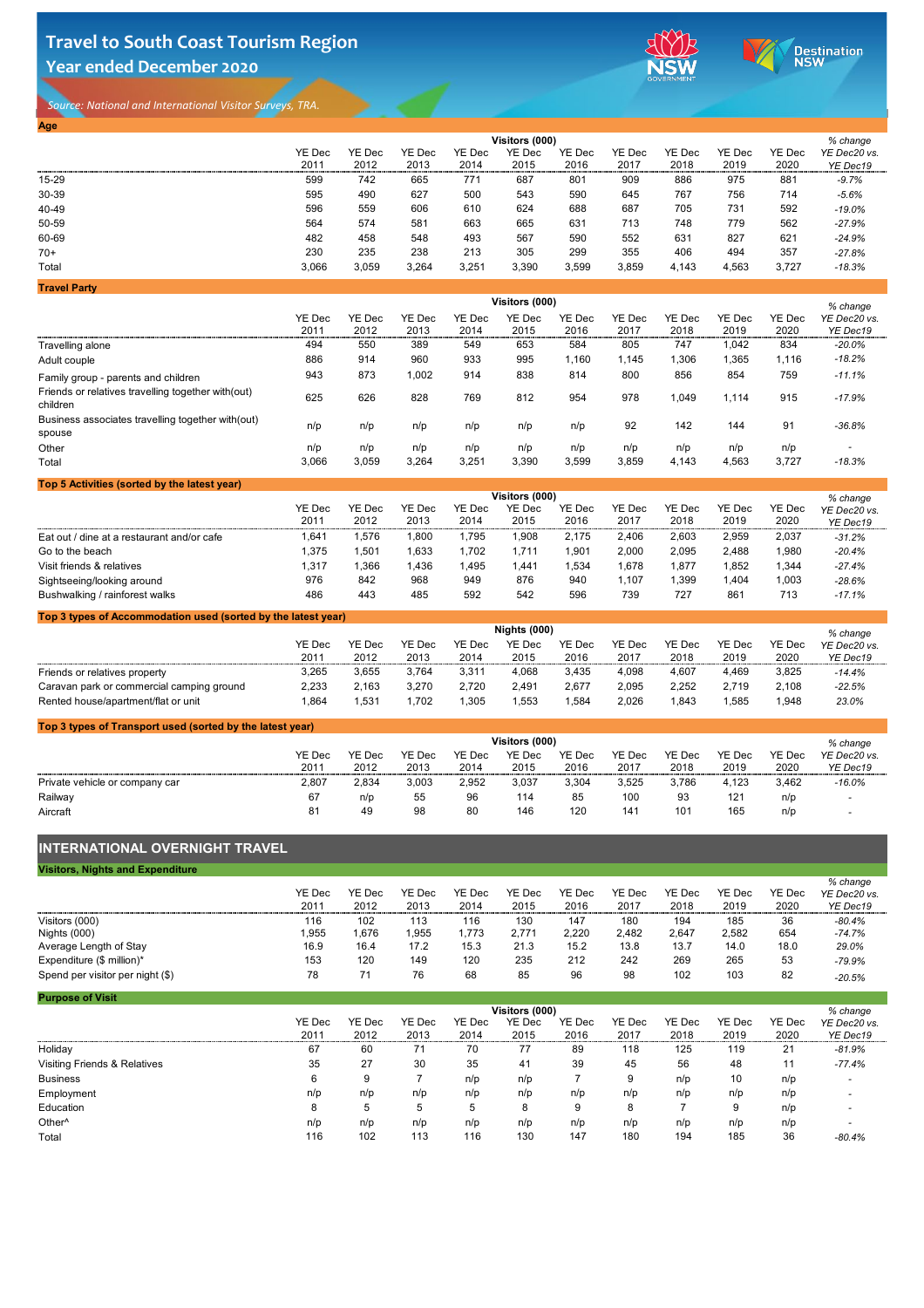# **Travel to South Coast Tourism Region Year ended December 2020**



Destination<br>NSW

*Source: National and International Visitor Surveys, TRA.* 

**Purpose of Visit**

|                                 | ----       | ---- | --- | --- | --- | --- | --- | ---      | --- | $- - -$   | . — — — — . — |
|---------------------------------|------------|------|-----|-----|-----|-----|-----|----------|-----|-----------|---------------|
| <b>United Kingdom</b>           | <u>_ 1</u> | 19   | 20  | 17  | 23  | 24  | 30  | 30       | 26  | $\bullet$ | $-68.3%$      |
| <b>United States of America</b> | 13         | 44   | 14  | 13  | 14  | 17  | 20  | 21       | 23  | . O       | $-77.7%$      |
| China                           |            |      |     | Ч   |     | 14  | 16  | 22<br>LL |     | n/p       |               |
| Age                             |            |      |     |     |     |     |     |          |     |           |               |

| <b>PUILLOUSE OF VISIL</b>                 |                |               |               |               |                     |               |               |               |               |               |                          |
|-------------------------------------------|----------------|---------------|---------------|---------------|---------------------|---------------|---------------|---------------|---------------|---------------|--------------------------|
|                                           |                |               |               |               | <b>Nights (000)</b> |               |               |               |               |               | % change                 |
|                                           | <b>YE Dec</b>  | <b>YE Dec</b> | YE Dec        | <b>YE Dec</b> | <b>YE Dec</b>       | <b>YE Dec</b> | <b>YE Dec</b> | <b>YE Dec</b> | <b>YE Dec</b> | <b>YE Dec</b> | YE Dec20 vs.             |
|                                           | 2011           | 2012          | 2013          | 2014          | 2015                | 2016          | 2017          | 2018          | 2019          | 2020          | YE Dec19                 |
| Holiday                                   | 319            | 342           | 478           | 523           | 462                 | 361           | 503           | 607           | 652           | 126           | $-80.7%$                 |
| <b>Visiting Friends &amp; Relatives</b>   | 555            | 425           | 577           | 437           | 764                 | 575           | 625           | 942           | 644           | 256           | $-60.2%$                 |
| <b>Business</b>                           | 92             | 83            | 97            | n/p           | n/p                 | 237           | 65            | n/p           | 71            | n/p           |                          |
| Employment                                | n/p            | n/p           | n/p           | n/p           | n/p                 | n/p           | n/p           | n/p           | n/p           | n/p           |                          |
| <b>Education</b>                          | 927            | 638           | 662           | 571           | 1,050               | 894           | 1,036         | 860           | 1,051         | n/p           |                          |
| Other <sup>^</sup>                        | n/p            | n/p           | n/p           | n/p           | n/p                 | n/p           | n/p           | n/p           | n/p           | n/p           |                          |
| <b>Total</b>                              | 1,955          | 1,676         | 1,955         | 1,773         | 2,771               | 2,220         | 2,482         | 2,647         | 2,582         | 654           | $-74.7%$                 |
| Top 3 Int'l source markets to South Coast |                |               |               |               |                     |               |               |               |               |               |                          |
|                                           | Visitors (000) |               |               |               |                     |               |               |               |               |               |                          |
|                                           | <b>YE Dec</b>  | <b>YE Dec</b> | <b>YE Dec</b> | <b>YE Dec</b> | <b>YE Dec</b>       | <b>YE Dec</b> | <b>YE Dec</b> | <b>YE Dec</b> | YE Dec        | <b>YE Dec</b> | % change<br>YE Dec20 vs. |
|                                           | 2011           | 2012          | 2013          | 2014          | 2015                | 2016          | 2017          | 2018          | 2019          | 2020          | YE Dec19                 |

|       | Visitors (000)        |                       |                       |                       |                       |                       |                       |                       |                       |                       | % change                 |
|-------|-----------------------|-----------------------|-----------------------|-----------------------|-----------------------|-----------------------|-----------------------|-----------------------|-----------------------|-----------------------|--------------------------|
|       | <b>YE Dec</b><br>2011 | <b>YE Dec</b><br>2012 | <b>YE Dec</b><br>2013 | <b>YE Dec</b><br>2014 | <b>YE Dec</b><br>2015 | <b>YE Dec</b><br>2016 | <b>YE Dec</b><br>2017 | <b>YE Dec</b><br>2018 | <b>YE Dec</b><br>2019 | <b>YE Dec</b><br>2020 | YE Dec20 vs.<br>YE Dec19 |
| 15-29 | 45                    | 34                    | 38                    | 41                    | 43                    | 51                    | 55                    | 58                    | 61                    | 11                    | $-81.5%$                 |
| 30-39 | 16                    | 17                    | 15                    | 13                    | 18                    | 23                    | 24                    | 26                    | 27                    | 6                     | $-78.5%$                 |
| 40-49 | 18                    | 16                    | 16                    | 19                    | 15                    | 13                    | 28                    | 24                    | 20                    | n/p                   |                          |
| 50-59 | 17                    | 13                    | 17                    | 17                    | 20                    | 25                    | 34                    | 33                    | 37                    | n/p                   |                          |
| 60-69 | 17                    | 18                    | 19                    | 19                    | 25                    | 24                    | 29                    | 35                    | 26                    |                       | $-72.2%$                 |
| $70+$ | n/p                   | n/p                   | 9                     |                       |                       | 11                    | 10                    | 18                    | 14                    | n/p                   |                          |
| Total | 116                   | 102                   | 113                   | 116                   | 130                   | 147                   | 180                   | 194                   | 185                   | 36                    | $-80.4%$                 |

**First or Return Visitor to Australia**

|                                                                       | Visitors (000)        |                |                       |                       |                       |                       |                       |                       |                       |                       | $%$ change               |
|-----------------------------------------------------------------------|-----------------------|----------------|-----------------------|-----------------------|-----------------------|-----------------------|-----------------------|-----------------------|-----------------------|-----------------------|--------------------------|
|                                                                       | <b>YE Dec</b><br>2011 | YE Dec<br>2012 | <b>YE Dec</b><br>2013 | <b>YE Dec</b><br>2014 | <b>YE Dec</b><br>2015 | <b>YE Dec</b><br>2016 | <b>YE Dec</b><br>2017 | <b>YE Dec</b><br>2018 | <b>YE Dec</b><br>2019 | <b>YE Dec</b><br>2020 | YE Dec20 vs.<br>YE Dec19 |
| Travelling alone                                                      | 62                    | 50             | 57                    | 59                    | 69                    | 75                    | 94                    | 94                    | 89                    | 21                    | $-76.7%$                 |
| Adult couple                                                          | 30                    | 31             | 34                    | 32                    | 38                    | 37                    | 46                    | 51                    | 48                    | 9                     | $-80.5%$                 |
| Family group - parent(s) and children                                 | 11                    | 10             | 11                    | 12                    | 11                    | 16                    | 19                    | 18                    | 27                    | n/p                   |                          |
| Friends and/ or relatives travelling together                         | 11                    | 8              | 10                    | 12                    | 11                    | 15                    | 18                    | 28                    | 15                    | n/p                   |                          |
| Business associates travelling together with (out)<br>spouse          | n/p                   | n/p            | n/p                   | n/p                   | n/p                   | n/p                   | n/p                   | n/p                   | n/p                   | n/p                   |                          |
| Other                                                                 | n/p                   | n/p            | n/p                   | n/p                   | n/p                   | n/p                   | n/p                   | n/p                   | n/p                   | n/p                   | $\,$                     |
| Total                                                                 | 116                   | 102            | 113                   | 116                   | 130                   | 147                   | 180                   | 194                   | 185                   | 36                    | $-80.4%$                 |
| Top 5 activities on the trip to Australia (sorted by the latest year) |                       |                |                       |                       |                       |                       |                       |                       |                       |                       |                          |
|                                                                       | <b>Visitors (000)</b> |                |                       |                       |                       |                       |                       |                       |                       |                       |                          |

## **Top 3 types of Accommodation (sorted by the latest year)**

| <b>YE Dec</b><br>2011 | <b>YE Dec</b><br>2012 | <b>YE Dec</b><br>2013 | <b>YE Dec</b><br>2014 | YE Dec<br>2015 | <b>YE Dec</b><br>2016 | <b>YE Dec</b><br>2017 | <b>YE Dec</b><br>2018 | <b>YE Dec</b><br>2019 | <b>YE Dec</b><br>2020 | % change<br>YE Dec20 vs.<br>YE Dec19 |
|-----------------------|-----------------------|-----------------------|-----------------------|----------------|-----------------------|-----------------------|-----------------------|-----------------------|-----------------------|--------------------------------------|
| 102                   | 92                    | 101                   | 105                   | 121            | 138                   | 170                   | 183                   | 171                   | 34                    | $-79.9%$                             |
| 98                    | 82                    | 94                    | 97                    | 112            | 123                   | 157                   | 172                   | 157                   | 31                    | $-80.2%$                             |
| 92                    | 82                    | 91                    | 92                    | 108            | 117                   | 144                   | 160                   | 149                   | 28                    | $-80.9%$                             |
| 84                    | 76                    | 85                    | 92                    | 103            | 119                   | 136                   | 147                   | 142                   | 25                    | $-82.0%$                             |
| 63                    | 65                    | 74                    | 73                    | 86             | 97                    | 127                   | 128                   | 125                   | 22                    | $-82.7%$                             |
|                       |                       |                       |                       |                |                       | Visitors (000)        |                       |                       |                       |                                      |

|                     |               | Visitors (000) |               |               |               |        |               |               |               |               |              |
|---------------------|---------------|----------------|---------------|---------------|---------------|--------|---------------|---------------|---------------|---------------|--------------|
|                     | <b>YE Dec</b> | <b>YE Dec</b>  | <b>YE Dec</b> | <b>YE Dec</b> | <b>YE Dec</b> | YE Dec | <b>YE Dec</b> | <b>YE Dec</b> | <b>YE Dec</b> | <b>YE Dec</b> | YE Dec20 vs. |
|                     | 2011          | 2012           | 2013          | 2014          | 2015          | 2016   | 2017          | 2018          | 2019          | 2020          | YE Dec19     |
| <b>First visit</b>  | 51            |                | 49            | 57            | 60            | 65     | 76            | 86            | 79            | 13            | $-84.1\%$    |
| <b>Return visit</b> | 64            | 55             | 64            | 59            | 70            | 81     | 104           | 108           | 106           | 24            | $-77.6%$     |
| <b>Total</b>        | 116           | 102            | 113           | 116           | 130           | 147    | 180           | 194           | 185           | 36            | $-80.4%$     |

**Top 3 types of Transport used (sorted by the latest year)**

|                                                  | <b>Nights (000)</b> |        |               |        |               |               |        |               |               |               | % change     |
|--------------------------------------------------|---------------------|--------|---------------|--------|---------------|---------------|--------|---------------|---------------|---------------|--------------|
|                                                  | YE Dec              | YE Dec | <b>YE Dec</b> | YE Dec | <b>YE Dec</b> | <b>YE Dec</b> | YE Dec | <b>YE Dec</b> | <b>YE Dec</b> | <b>YE Dec</b> | YE Dec20 vs. |
|                                                  | 2011                | 2012   | 2013          | 2014   | 2015          | 2016          | 2017   | 2018          | 2019          | 2020          | YE Dec19     |
| Rented house/apartment/flat or unit              | 808                 | 704    | 758           | 571    | .110          | 897           | 999    | 961           | 982           | n/p           |              |
| Friends or relatives property                    | 675                 | 553    | 679           | 536    | 982           | 658           | 727    | 866           | 746           | 203           | $-72.8%$     |
| Private accommodation (not a friend or relative) | n/p                 | n/p    | n/p           | n/p    | n/p           | 43            | 71     | 106           | 96            | 56            | $-41.7%$     |

|                                | <b>YE Dec</b> | <b>YE Dec</b> | <b>YE Dec</b> | <b>YE Dec</b> | YE Dec | <b>YE Dec</b> | <b>YE Dec</b> | <b>YE Dec</b> | YE Dec | <b>YE Dec</b> | YE Dec20 vs.             |
|--------------------------------|---------------|---------------|---------------|---------------|--------|---------------|---------------|---------------|--------|---------------|--------------------------|
|                                | 201'          | 2012          | 2013          | 2014          | 2015   | 2016          | 2017          | 2018          | 2019   | 2020          | YE Dec19                 |
| Private vehicle or company car | 52            | 46            | 46            | 51            | 57     | 54            | 70            | 76            | 67     |               | $-78.1%$                 |
| <b>Rental car</b>              | 28            | 24            | 30            | 30            | 32     | 37            | 40            | 52            | 55     |               | $-83.4%$                 |
| Ship, boat or ferry            | n/p           | n/p           | n/p           | n/p           | n/p    | n/p           | n/p           | n/p           | n/p    | n/p           | $\overline{\phantom{a}}$ |

### **Visitors (000)**

#### *% change*